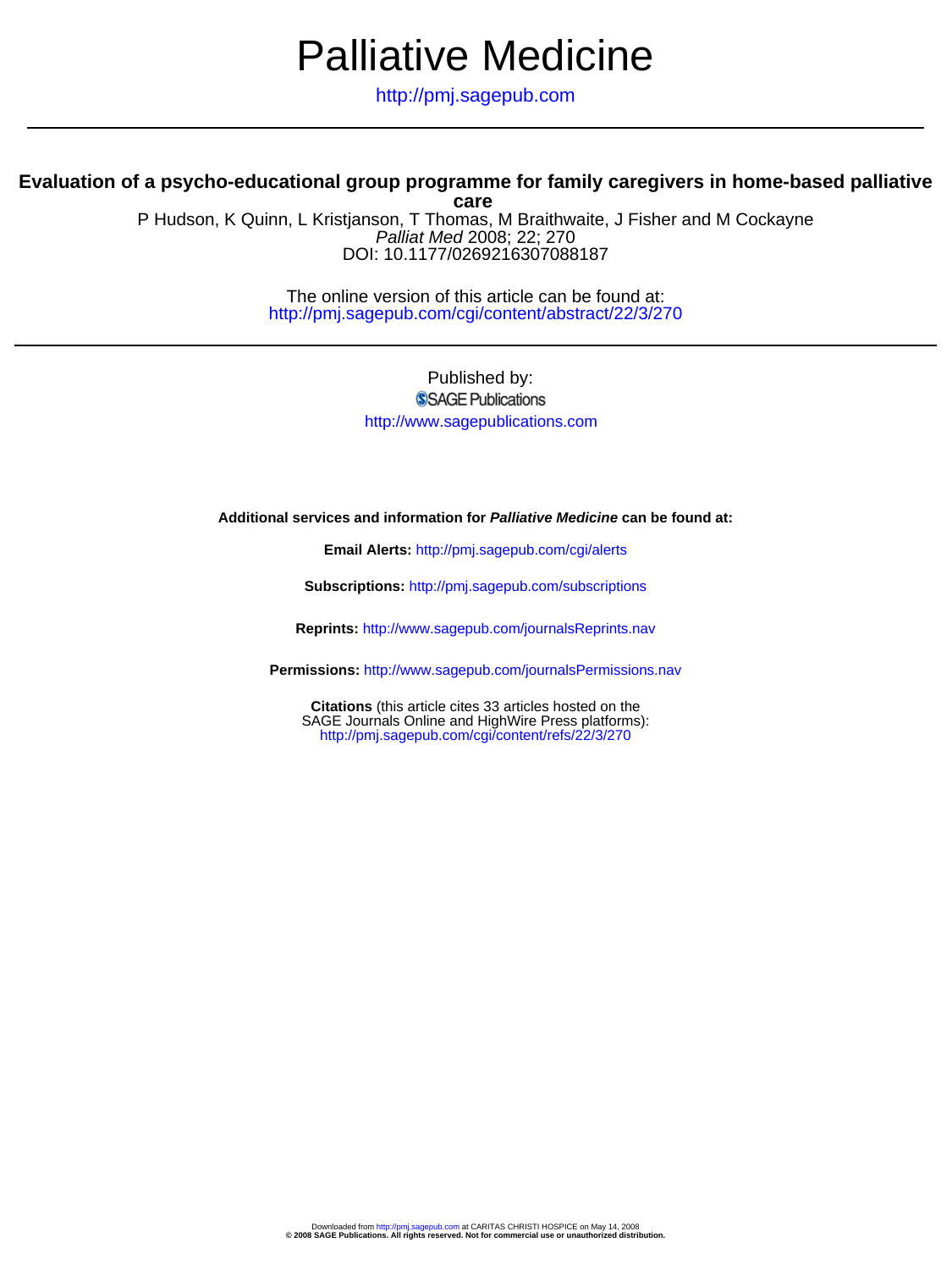# Evaluation of a psycho-educational group programme for family caregivers in home-based palliative care

P Hudson, K Quinn Centre for Palliative Care Education and Research, St Vincent's and The University of Melbourne, Fitzroy, Victoria, L Kristjanson Research and Development, Curtin University of Technology, Bentley, Western Australia, T Thomas Centre for Palliative Care Education and Research, St Vincent's and The University of Melbourne, Fitzroy, Victoria, M Braithwaite Caritas Christi Hospice, St Vincent's Hospital, Fitzroy, Victoria, J Fisher Grampians Regional Palliative Care, Ballarat, Victoria and M Cockayne South East Palliative Care, Victoria

Background: Family caregivers are often responsible for providing significant support to relatives who require palliative care at home. However, evidence suggests that family caregivers have limited information, resources or support to prepare them for such a role. Furthermore, family caregiving can be associated with negative physical, financial and psychosocial outcomes. Purpose: This project sought to examine the utility of a group family caregiver psycho-educational programme focused on preparing primary family caregivers for the role of supporting a relative with advanced cancer at home. Method: The education programme consisted of three consecutive weekly sessions presented in a group format, conducted at six home-based palliative care services across metropolitan and regional Victoria (Australia). Participating caregivers were required to complete a set of self-report questionnaires measuring caregiver competence, preparedness, optimism, rewards, social support, burden and information needs, at three time points: commencement of the programme (T1), upon completion (T2) and 2 weeks later (T3). Caregivers were also asked to report on the relevance, acceptability and content of the programme, as well as any barriers to access. Results: Sixteen education programmes were conducted, with 74 caregivers attending the first session. Forty-four caregivers completed all three data collection sets. Following the intervention, a significant positive effect was found for the following outcomes: preparedness for the caring role, caregiving competence, caregiving rewards and having information needs met from T1 to T2. These improvements were maintained at followup (T3). Feedback on the individual sessions and entire programme was favourable and the overwhelming majority of participants reported that the programme had a positive impact on their lives. Conclusions: This study demonstrated that a group education programme to prepare family caregivers for the role of supporting a dying relative at home was accessible, applicable and effective. Palliative Medicine (2008); 22: 270–280

Key words: caregiver; education; family; intervention; palliative

# Introduction

Family caregivers of individuals requiring palliative care may experience negative physical and psychosocial outcomes. Accordingly, the World Health Organisation highlights the importance of meeting the supportive care needs of family caregivers and palliative care patients.<sup>1</sup> Despite professional input offered by palliative care services, a family member or friend is usually relied upon to provide major assistance with care provision in the home.2,3 Family caregivers play a critical role and commonly undertake complex care tasks including symptom assessment and management, hygiene care and medication administration.<sup>4,5</sup> Consequently, care in the community is usually only feasible if a family caregiver takes responsibility for the fundamental care of the person who is dying.<sup>6</sup> However, the physical, emotional, financial and social impact of caring on families is considerable. Caring for someone with a terminal condition presents unique challenges even for the experienced caregiver. Particular issues can include exhaustion, fatigue, anxiety, sleeplessness, weight loss, depression, burn out and general deterioration in health.3,4,7

An additional hallmark of palliative care is that patients have a choice related to the site of their care.

Correspondence to: Peter Hudson, RN, PhD (Director), Centre for Palliative Care Education and Research, St Vincent's and The University of Melbourne, PO Box 2900, Fitzroy, Victoria 3065, Australia. Email: peterh@medstv.unimelb.edu.au

**<sup>© 2008</sup> SAGE Publications. All rights reserved. Not for commercial use or unauthorized distribution.** Downloaded from<http://pmj.sagepub.com>at CARITAS CHRISTI HOSPICE on May 14, 2008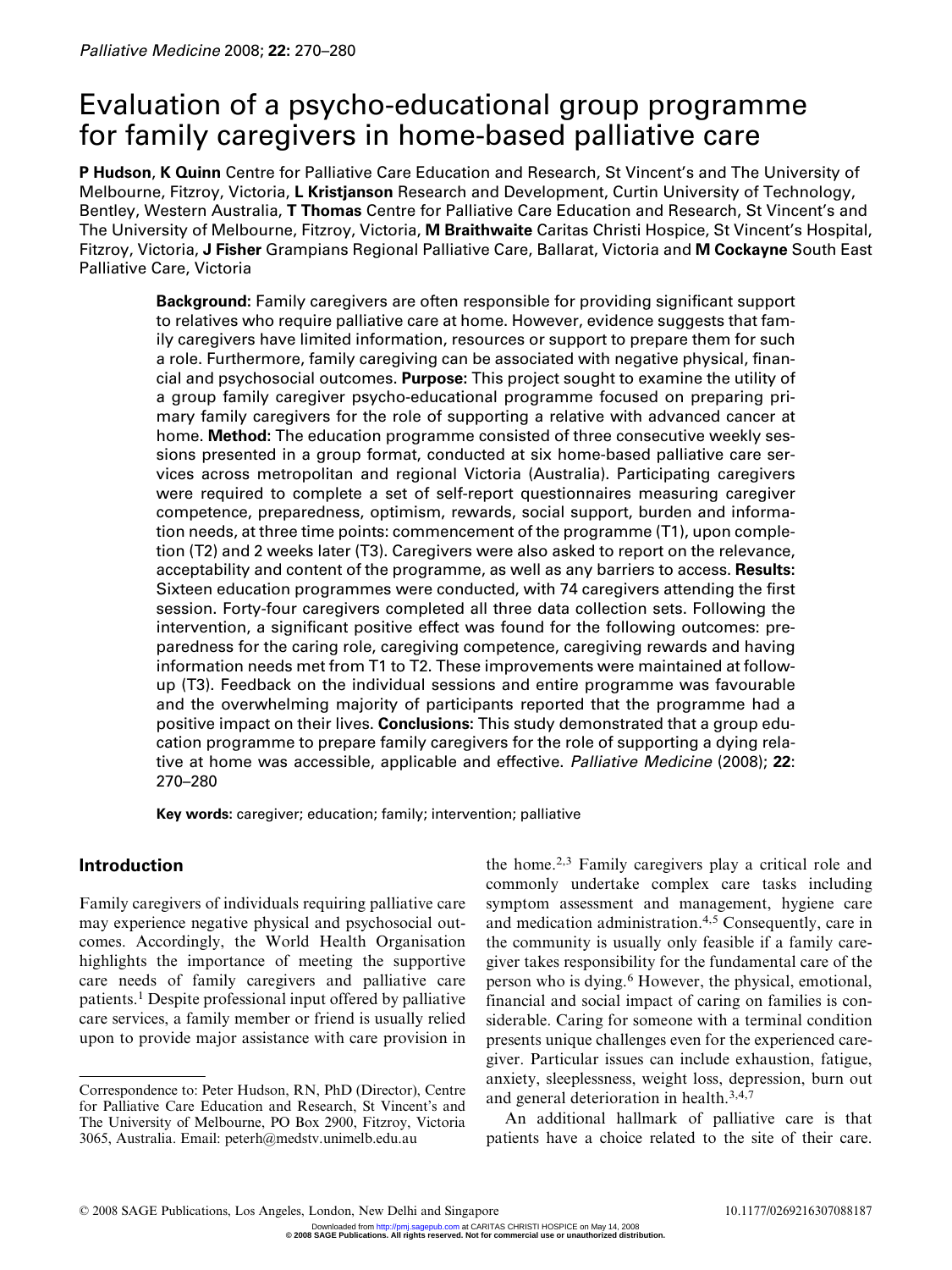Although most people want to die at home, only approximately 25% of patients in developed countries have a home death.<sup>8,9</sup> The likelihood of a home death is significantly increased if family caregivers receive comprehensive preparation and support. Information may help caregivers to solve caregiving problems, decrease their anxiety and increase their sense of control.<sup>10,11</sup> However, most family caregivers lack preparatory information and so feel unable to make an informed choice about their role.<sup>12</sup> Caregivers have been referred to as 'hidden patients'. <sup>13</sup> Typical unmet needs are associated with social support, financial assistance, emotional support and assistance with managing the dying person's symptoms.<sup>14</sup> Health professionals also acknowledge that providing supportive information to the family members and to the patient presents an enormous challenge.<sup>15</sup>

Caregiver experiences and needs have been well researched, but there is a dearth of evidence-based approaches aimed at meeting the supportive needs of palliative care families. $16-19$  Group education programmes have been widely recommended as a valuable strategy to deliver support and information to palliative care families.<sup>20</sup> However, these programmes are currently underdeveloped, and those that exist have not been rigorously evaluated.<sup>21</sup> Psycho-educational interventions delivered on a one-to-one basis (health professional to caregiver) have showed their capacity to decrease caregiver burden, to increase caregiver quality of life and to increase knowledge of patient symptoms.22,23 Evidence from systematic reviews of randomised controlled trials conducted in cancer populations also shows that structured information provision from health professionals can reduce patients' anxiety.<sup>24</sup> Although one-to-one interventions are appropriate for some family caregivers, others may prefer a group context. One advantage of group interventions is that they allow for discussions among caregivers that may help to normalise their experiences. Other advantages include opportunities for modelling adaptive coping behaviours and strategies, expression and validation of feelings, reduced isolation and increased social support, resulting in the need for fewer resources. $25,26$ 

In summary, although family caregivers are acknowledged as valid service recipients of palliative care, they continue to have largely unmet informational and psychosocial needs. Addressing this gap in service provision is a priority and evidence-based approaches to support and guide family caregivers are urgently required to justify interventions and resource allocation.18,26

# Research purpose and questions

The purpose of the research project was to develop, deliver and evaluate a group education programme aimed at preparing primary family caregivers for the role of supporting a relative/friend receiving home-based palliative care.

Two research questions related to phase one (described herewith) of the project were: (1) Family caregivers who attend a group education programme will report that the programme was applicable, useful and accessible and (2) Family caregivers who attend a group education programme will show increased levels of preparedness, competence, optimism, social support, rewards and fewer unmet needs and burden.

# Development of the group education programme

#### Theoretical framework

The diversity of responses related to end-of-life issues from patient and family caregivers can be understood from a psychological perspective based on a transactional model of coping in which caregivers make cognitive appraisals to determine the possible impact of a potentially stressful event.<sup>27,28</sup> The more capable the caregiver is, or the greater the number of resources at their disposal to manage an event, the more likely the individual will display adaptive behaviours. In this way, family caregiving need not necessarily be seen as stressful; it can vary, depending upon the person's internal resources for coping. Such resources include feelings of preparedness, competence, having adequate information and focusing on positive aspects of the role. Hence, strategies that targeted these domains were included in the education programme.<sup>28</sup>

#### Main studies informing the design of the programme

The main research that informed the development of the group education programme primarily arose from two projects. The first project conducted by Hudson, et al.<sup>29</sup> showed in a randomised controlled trial that a homebased one-to-one (nurse to caregiver) psycho-educational intervention focused on preparing family caregivers  $(n = 106)$  for the role of supporting a dying relative at home had positive caregiver psychological outcomes. Current and bereaved family caregivers were involved in designing the content of the intervention.<sup>30</sup> The project confirmed that the overwhelming majority of family caregivers wanted preparatory information early in the caregiving experience. It was also recommended that group education formats be tested.

The second study, by Harding,  $et al.,<sup>31</sup> evaluated the$ utility of a group education programme (comprising six sessions) for family caregivers of people receiving palliative care at home. Although the study found that the programme was acceptable and accessible, effects on psychological variables could not be assessed because of sample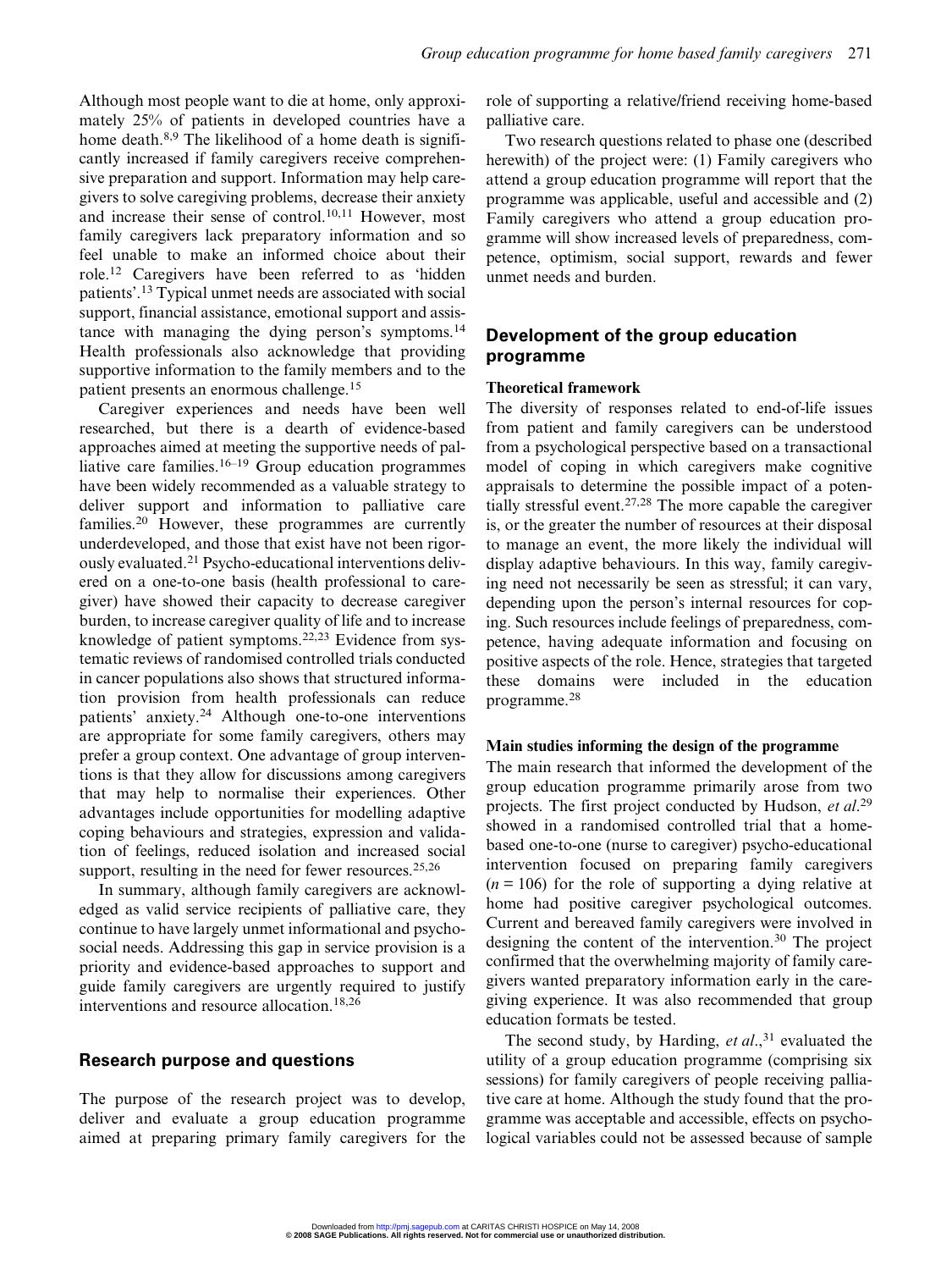attrition. It was recommended that future studies be conducted with larger sample sizes and mixed method data collection approaches. Our research group decided that six sessions was not feasible (because of increased likelihood of attrition) as patients spend an average of 11 weeks in palliative home-care programmes in Australia.

# Facilitation and ingredients for the group education programme

The main content of the education programme (including the number and duration of sessions) was based upon the aforementioned psycho-educational intervention<sup>29</sup> with additional refinement from the research team. The Caregiver Group Education Programme was conducted via three sessions (1.5 h each) over a 3-week period. Suitably, qualified health care professionals (Education Programme Facilitators) employed from within the participating palliative care services facilitated the programme. Facilitators undertook a short-training programme commensurate with an education programme manual developed by the project team.<sup>32</sup> In addition to the facilitators, the programme content was delivered by members of the multi-disciplinary team (e.g., palliative care doctor, counsellor, social worker, palliative care nurse). Participants were encouraged to attend each of the three sessions. The education sessions were semi-structured in a format including a mix of presentation and group work (didactic approaches were employed sparingly). Sufficient time for participants' questions, comments, clarification and dialogue was an essential feature of each session.

The title and objective(s) of the three education sessions are outlined in Box 1. All caregivers who attended the group education programme received a copy of a Caregiver Guidebook designed specifically for preparing family caregivers for the role of supporting a dying relative.<sup>33</sup> The guidebook provided information including problem solving, positive thinking and relaxation strategies that caregivers could refer to while attending the course, and afterwards.

# Methods to evaluate the group education programme

# Sample, setting and recruitment

Caregivers of patients admitted to six home-based palliative care services (mix of metropolitan and rural) in Victoria, Australia, were approached for potential participation in the study. The target population was the primary caregiver of patients requiring palliative care because of malignant disease. Inclusion criteria required that the caregiver was over 18 years, could speak and understand English (necessary for group cohesiveness and discussions) and was caring for a person receiving home-based palliative care. Primary family caregivers who were demonstrating pronounced psychological distress (as judged by the research assistant as potentially impacting upon their capacity to give informed consent) were not recruited. It was anticipated that a minimum of four and a maximum of eight caregivers would complete each programme. Ethics approval was obtained from each of the participating clinical sites.

# Data collection

Quantitative data collection incorporated the following:

- 1) Session evaluation (collected before and after each session) and programme evaluation (completed at the end of the programme and 2 weeks later by mail) were designed by the research team to explore the applicability and acceptance of the programme to the participants. In addition, the programme evaluation form included a measure of the impact that participation in the programme had on participants lives. Item responses were formatted as a four-point Likert scale with '1' indicating no impact and '4' indicating significant impact.
- 2) Administration of demographic questionnaire and seven validated self-report instruments to assess the effectiveness of the programme: Time  $1 =$  just before commencement of the caregiver education programme, Time  $2 =$  just after completion of the care-

|                | <b>Box 1</b> Title and objectives of the education sessions     |                                                                                                                                                                                                                           |
|----------------|-----------------------------------------------------------------|---------------------------------------------------------------------------------------------------------------------------------------------------------------------------------------------------------------------------|
| Session number | Session title                                                   | Objectives                                                                                                                                                                                                                |
|                | What is involved in being a<br>family caregiver?                | (a) To provide education on the typical role of a caregiver in the palliative<br>care context.<br>(b) To outline the services available from the palliative care team, local<br>doctor and other support services.        |
|                | Caring for your relative/friend<br>and taking care of yourself. | (a) To present key strategies relating to responding to a patient's physical<br>and psychosocial issues.<br>(b) Strategies to maintain family caregivers' well-being.                                                     |
|                | Caring for a person when<br>death is approaching.               | To deliver information about what to expect when:<br>(a) Someone seems to be approaching death.<br>(b) A person dies (including common emotional reactions).<br>(c) Health professional supports (including bereavement). |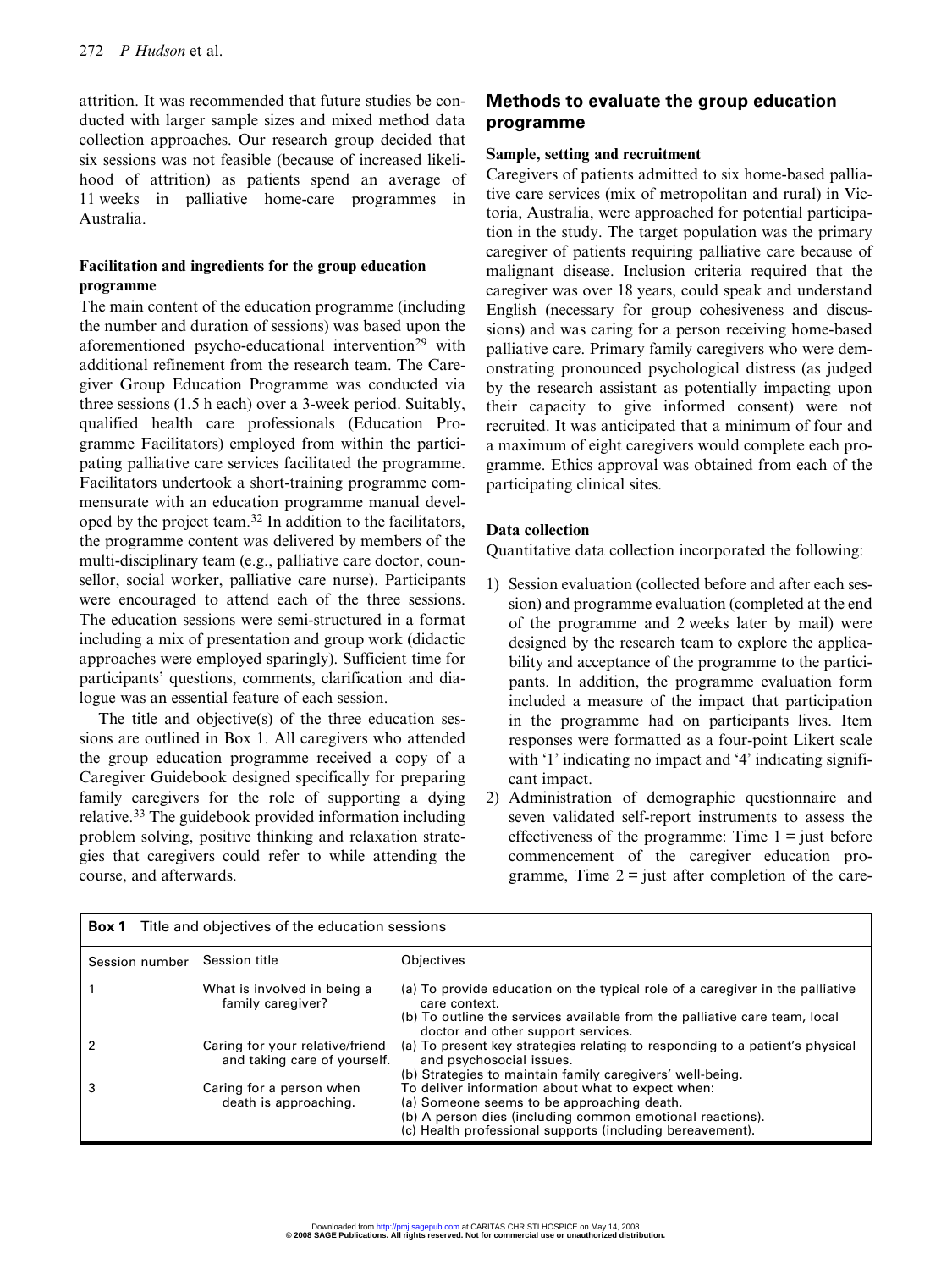| Variable                                      | Instruments and author(s)<br>Caregiver competence scale <sup>35</sup><br>Preparedness for caregiving scale <sup>36</sup><br>Family inventory of need <sup>37</sup><br>Rewards for caregiving scale <sup>38</sup><br>Social Support Questionnaire <sup>39</sup> | References to support<br>psychometric suitability |  |  |
|-----------------------------------------------|----------------------------------------------------------------------------------------------------------------------------------------------------------------------------------------------------------------------------------------------------------------|---------------------------------------------------|--|--|
| Perceived competence                          |                                                                                                                                                                                                                                                                | 34,35                                             |  |  |
| Perceived preparedness for the caregiver role |                                                                                                                                                                                                                                                                | 34,36                                             |  |  |
| Unmet informational needs                     |                                                                                                                                                                                                                                                                | 37                                                |  |  |
| Positive aspects of the role                  |                                                                                                                                                                                                                                                                | 34,38                                             |  |  |
| Social support                                |                                                                                                                                                                                                                                                                | 34,39                                             |  |  |
| Burden                                        | Brief assessment scale for caregivers                                                                                                                                                                                                                          | 40                                                |  |  |
| Optimism                                      | Life orientation test <sup>41</sup>                                                                                                                                                                                                                            | 34,41                                             |  |  |

Table 1 Measures administered to family caregivers to test effectiveness of the programme

giver education programme and Time  $3 = 2$  weeks later (via mail). To test the hypothesis that the intervention would improve internal resources of coping such as preparedness, competence, adequate information, positive aspects of the role, optimism and social support, measures of each of these factors were included at all three time periods. To examine whether the intervention would result in lower levels of carer burden, a measure of carer burden was also included at all three time periods. Table 2 provides an overview of the seven measures included in the study. The psychometric properties of most instruments used to measure the dependent variables have been tested in family caregiver palliative care populations and described elsewhere.<sup>34</sup>

Qualitative programme evaluation was conducted via semi-structured interviews and facilitators' journals. Semi-structured interviews were conducted by phone at least 2 weeks after completion of the programme with at least one caregiver from each programme. These interviews were conducted by a research assistant who was independent from the participants and the delivery of the programme. Questions were developed by the project team, and these are outlined in Box 2.

Each of the programme facilitators was asked to keep a journal of experiences related to the programme. They were provided with some open-ended prompts, which guided the facilitators to provide feedback on particular aspects of their role and perceptions of the programme.

## Analysis

Data were collected and presented using both descriptive and inferential statistics using the Statistical Package for the Social Sciences (SPSS version 12). Descriptive statistics were used to describe the basic features of the sample population. A number of variables were examined across three time periods (Time  $1 =$  commencement of the caregiver education programme, Time  $2 =$  following the caregiver education programme and Time  $3 = 2$  weeks following the last caregiver education session), and therefore repeated measures ANOVAs were employed. The main independent variable was time, and the dependent variables included were competence, preparedness, optimism, social support, rewards, burden and needs.

# **Results**

Sixteen programmes were completed with 74 people completing Time 1 questionnaires (56 females, 18 males). Retention rates were moderate with 44 completed questionnaires at Time 2 and 45 complete questionnaires at Time 3. Of the original 74 participants, 44 completed all three time periods (59%). Ninety-six individuals declined to participate. Reasons for refusal were: caregiver coping and supported (17), not interested (14), working (10) and relative too unwell to leave alone (9).

To determine whether those who participated in all three time periods differed from participants who did not complete all three time periods, a multivariate analysis of variance was performed on all nine Time 1 variables.

Box 2 Semi structured interview questions

- 1. Thinking back to the education programme, which aspects of the programme did you find most beneficial in your experience of caring for your family member?
- 2. Have you been able to implement any of the strategies mentioned in the programme, and if so, please comment?
- 3. Again thinking about the training and your caregiver role, is there any information or topic areas that you feel should have been explored in greater depth to help you more in your caregiver role?
- 4. Do you have any thoughts as to how the programme could be improved or things that should have been done differently to assist you more in your caregiver role?
- 5. How did you get to the sessions (e.g., drove self, walked, volunteer drove, etc.)?
- 6. Do you have any further comments about the education programme?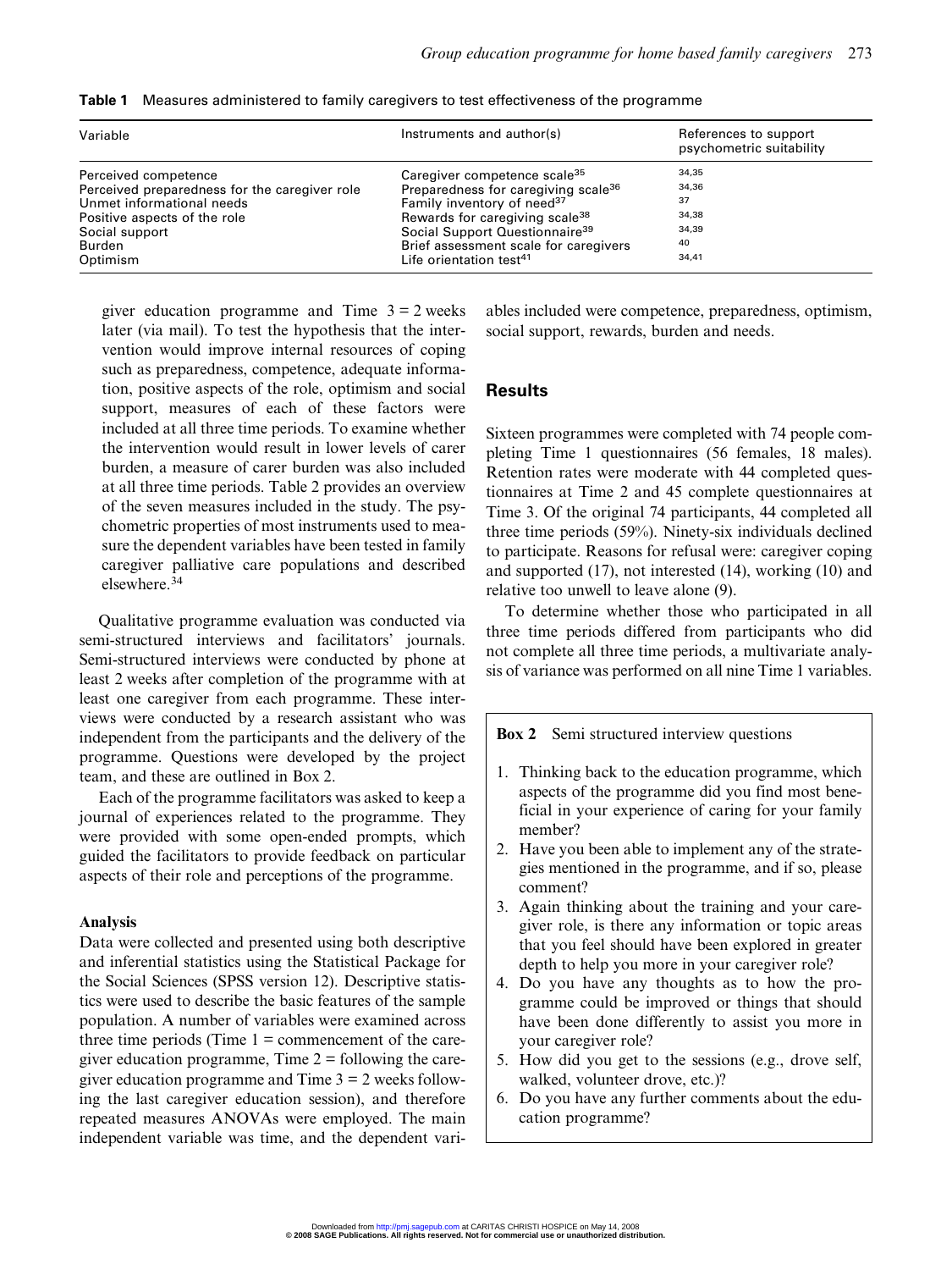These variables were: social support (amount and type of support), satisfaction, preparedness, competence, brief assessment scale for caregivers, rewards, outlook on life and family information needs partial or full participation was entered as a between group factor. There was no multivariate effect for incomplete participation.

Checks for the violations of the assumptions of normality were conducted on all variables. Significant skewness was associated with some measures; however, transformations were not undertaken because the skewness was assumed to reflect the inherent nature of the variables.<sup>42</sup> In particular, both social support variables were highly skewed because most participants reported not having anyone (specific individual) around to help support them. However, most reported high levels of satisfaction with their overall levels of support.

# Socio-demographic profile

Socio-demographic information for the total sample regardless of whether they completed all time periods or not are reported in Table 3. No significant variations in the demographic information were found between participants who completed all time periods compared to those that had incomplete data sets.

#### Quantitative results

#### Session and programme evaluations

Sixty-nine participants completed session one evaluation forms, 61 participants completed session two evaluation forms, and 56 participants completed session three evaluations forms. The mean for each item at each session is reported in Table 4. All question responses were in the form of a 5 or 7 point Likert-type scale, with a low score indicating a positive response and a high score indicating a negative response.

Fifty-four participants completed a programme evaluation form, which included a number of yes/no questions further to assess the programme. The responses are shown in Table 5. The programme evaluation form also included a scale to assess the impact of the programme. Table 6 shows the mean response for each item, where a score of 1 reflects no impact and a score of 4 reflects significant impact. The mean for the total impact score has a possible score range from 11 to 44, with a high score reflecting a high significant impact.

A repeated measures analysis of variance was performed on all nine Time 1 variables: social support – amount (support-amt), social support – satisfaction (support-sat), preparedness (PREP), competence (COM-PET), brief assessment scale for caregivers (BAS), rewards (REW), outlook on life (OOL), family inventory of needs – importance (need importance) and family inventory of needs – needs met (needs met). Three time periods were

compared for 44 participants: pre-intervention, postintervention and at follow-up. The within group factor was time, and there was no between group factor.

Using Pillai's criterion, multivariate effects within groups was found for time,  $F(18,142) = 4.37$ ,  $P < 0.001$ . The results showed moderate associations between time and the combined-dependent variables,  $\eta^2 = 0.36$ . Univariate analyses showed significant difference between time periods on PREP,  $F(2,78) = 10.64$ ,  $P < 0.001$ ; COM-PET,  $F(2,78) = 7.77$ ,  $P = 0.001$ ; BAS,  $F(2,78) = 19.04$ ,  $P < .001$ ; REW,  $F(2,78) = 3.87$ ,  $P < 0.05$ , and needs met,  $F(2,78) = 3.95$ ,  $P < 0.01$ .

As shown in Table 7, the intervention had a positive effect on preparedness, competence, rewards and having needs met from Time 1 to Time 2, which was maintained at follow-up (Time 3). Distress as measured by the BAS increased significantly from Time 2 to Time 3, which may be a result of patient deterioration rather than an effect of the intervention. Social support levels and optimism levels remained stable over time.

#### Qualitative results

#### Post-programme interviews

A total of 25 caregiver-participants were interviewed. Of the 14 females interviewed, four were bereaved. Of the 11 males interviewed, one was bereaved. All but two caregivers drove themselves or walked to the programme venue and found it to be an acceptable distance from their home. The remaining two caregivers were transported to and from each session by the programme facilitator or a volunteer.

Overall, the feedback about the programme was extremely favourable. Participants valued the opportunity to meet with other caregivers and to share their experiences with people confronting a similar situation. Participants also appreciated being provided with resources about available services, learning about symptom management and strategies for responding to their relative's needs. Eight participants commented on the practical advice provided in the programme, with one participant saying: 'It gave me courage to carry on…and is affirming to know you're doing the right thing…increased my confidence'. Another participant, who actually cried during the interview, commented: 'I found it (the programme) very confrontational and felt very overwhelmed during most of the sessions, but didn't regret going'.

Although caregivers were not asked during the interview whether they were employed, one male participant who was employed made the following comment:  $My$ employer was supportive and paid for time to attend (the programme) and gave me the rest of the day off with pay'.

Occasionally, the patient was admitted to, and then died in, hospital while the caregiver was enrolled in the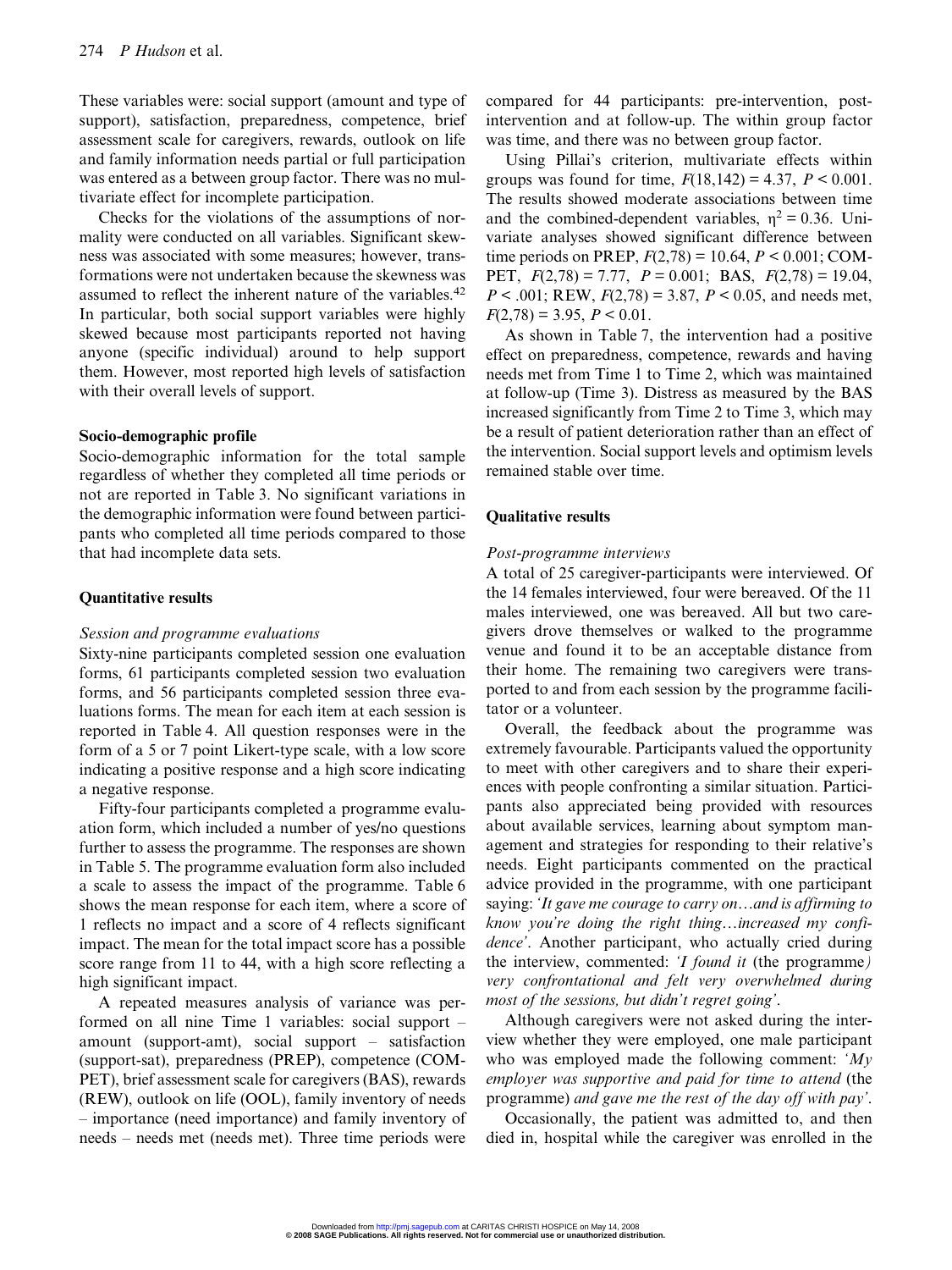Table 2 Frequency and percentages of participant's demographic information for incomplete cases, complete cases and total cases

|                                                                                         | Incomplete cases<br>$(n = 30)$ | Complete cases<br>$(n = 44)$ | Total Time 1 participants<br>$(n=74)$ |
|-----------------------------------------------------------------------------------------|--------------------------------|------------------------------|---------------------------------------|
| Caregiver characteristics                                                               |                                |                              |                                       |
| Gender                                                                                  |                                |                              |                                       |
| Male                                                                                    | 23%                            | 25%                          | 24%                                   |
| Female                                                                                  | 77%                            | 75%                          | 76%                                   |
| Age<br>Mean                                                                             | 56.2                           | 59.8                         | 58.4                                  |
| Range                                                                                   | $23 - 79$                      | $39 - 84$                    | $23 - 84$                             |
| Region                                                                                  |                                |                              |                                       |
| Urban                                                                                   | 50%                            | 39%                          | 43%                                   |
| Regional                                                                                | 50%                            | 61%                          | 57%                                   |
| Country of birth - Australia                                                            | 77%                            | 82%                          | 80%                                   |
| Religion                                                                                |                                |                              |                                       |
| Christian<br>Other                                                                      | 79%<br>4%                      | 77%<br>14%                   | 78%<br>10%                            |
| None                                                                                    | 18%                            | 9%                           | 13%                                   |
| <b>Education level</b>                                                                  |                                |                              |                                       |
| Professional/University degree                                                          | 18%                            | 24%                          | 21%                                   |
| Technical/apprenticeship                                                                | 14%                            | 19%                          | 17%                                   |
| High school completed                                                                   | 25%                            | 21%                          | 23%                                   |
| Did not complete high school                                                            | 43%                            | 36%                          | 39%                                   |
| Occupation                                                                              |                                |                              |                                       |
| Retired<br>Domestic                                                                     | 21%<br>20%                     | 29%<br>7%                    | 25%<br>13%                            |
| Full-time employment                                                                    | 28%                            | 29%                          | 28%                                   |
| Part-time employment                                                                    | 31%                            | 31%                          | 31%                                   |
| Stopped work to be a caregiver - yes                                                    | 10%                            | 19%                          | 15%                                   |
| Reduced work to be a caregiver - yes                                                    | 17%                            | 28%                          | 23%                                   |
| Current health – mean (1-5 scale, $1 = \text{very poor } / 5 = \text{very good}$ ) 3.67 |                                | 3.93                         | 3.82                                  |
| Financial pressure – mean (1-4 scale, 1 = no financial pressure / $2.05$                |                                | 2.14                         | 2.11                                  |
| $4 = a$ great deal of worry)                                                            |                                |                              |                                       |
| Previous caregiver - yes<br>Care for others as well $-$ yes                             | 43%<br>14%                     | 18%<br>21%                   | 33%<br>20%                            |
|                                                                                         | 7% children                    | 12% children                 | 10% children                          |
| Length of time caring for patient                                                       |                                |                              |                                       |
| Mean (months)                                                                           | 24.57                          | 29.58                        | 27.69                                 |
| Range (months)                                                                          | $2 - 120$                      | $1 - 240$                    | $1 - 240$                             |
| Assistance – mean number of friends and family assisting                                | 1.93                           | 1.59                         | 1.73                                  |
| Community assistance<br>None                                                            |                                |                              |                                       |
| Home help                                                                               | 46%<br>20%                     | 53%<br>25%                   | 47%<br>23%                            |
| Meals on wheels                                                                         | 7%                             | 7%                           | 7%                                    |
| Nursing                                                                                 | 40%                            | 32%                          | 35%                                   |
| Reason you choose to care                                                               |                                |                              |                                       |
| I wanted to                                                                             | 83%                            | 93%                          | 89%                                   |
| I felt I should                                                                         | 17%                            | 9%                           | 12%                                   |
| I have no choice                                                                        | 23%                            | 5%                           | 12%                                   |
| <b>Patient characteristics</b>                                                          |                                |                              |                                       |
| Relation of person to caregiver                                                         |                                |                              |                                       |
| Spouse                                                                                  | 59%                            | 59%                          | 59%                                   |
| Parent                                                                                  | 17%                            | 27%                          | 23%                                   |
| Child                                                                                   | $0\%$                          | 2%                           | $1\%$                                 |
| Friend                                                                                  | 7%                             | 2%                           | 4%                                    |
| Siblina                                                                                 | 10%                            | 5%                           | 7%                                    |
| Other relative                                                                          | 3%                             | 5%                           | 4%                                    |
| Gender of patient<br>Male                                                               | 59%                            | 52%                          | 55%                                   |
| Female                                                                                  | 41%                            | 48%                          | 45%                                   |
| Age of patient                                                                          |                                |                              |                                       |
| Mean                                                                                    | 66.2                           | 70.4                         | 68.7                                  |
| Range                                                                                   | $38 - 86$                      | 19-93                        | 19-93                                 |
| Patient lives with Caregiver - yes                                                      | 83%                            | 79%                          | 80%                                   |
| Level of dependency - mean                                                              | 3.46                           | 3.12                         | 3.26                                  |
| Illness of person – cancer                                                              | 91%                            | 96%                          | 94%                                   |
| Recent hospitalization - yes                                                            | 40%                            | 30%                          | 34%                                   |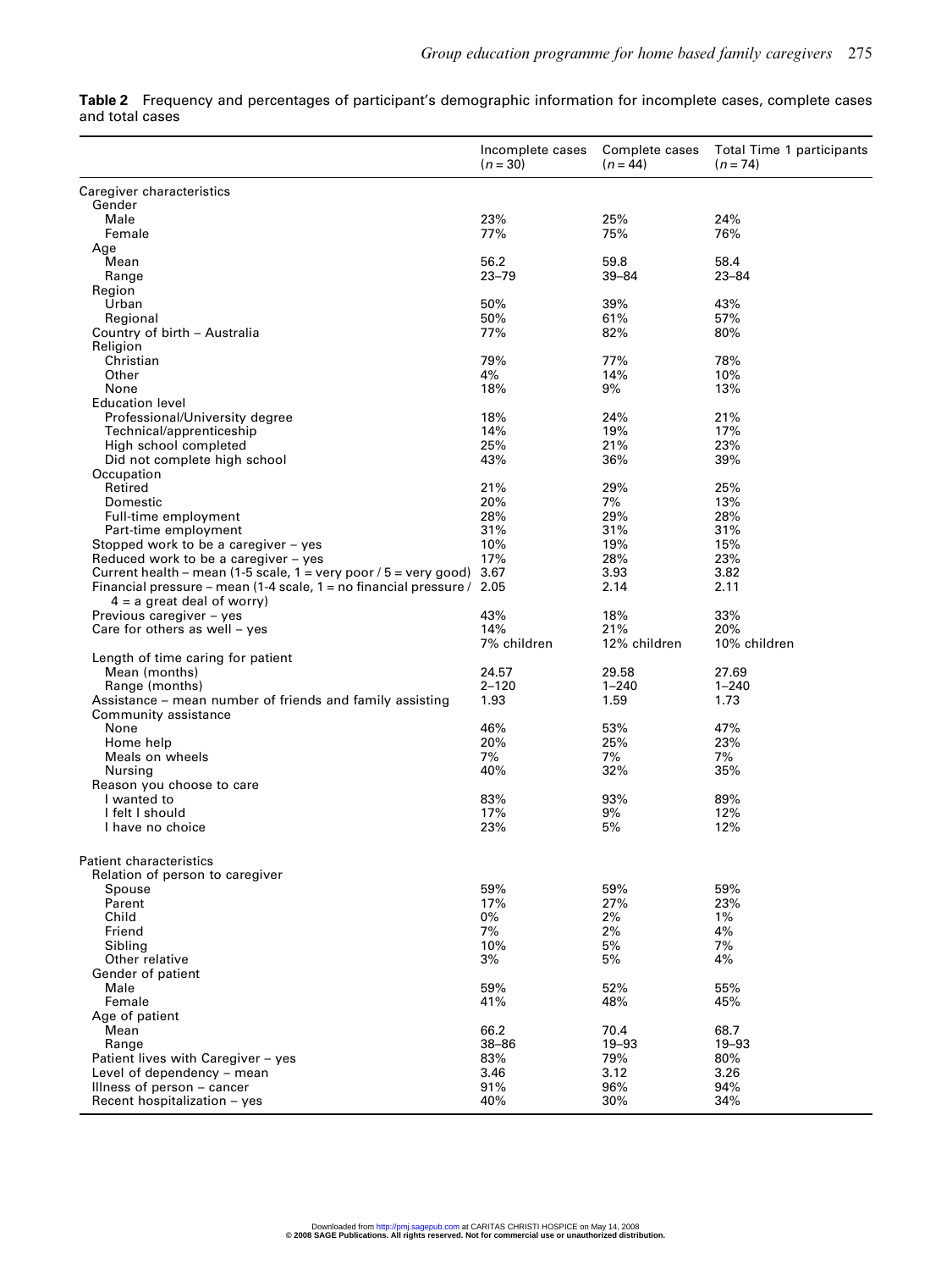| Question (scale)            | Session 1<br>$(n = 69)$ | Session 2<br>$(n = 61)$ | Session 3<br>$(n = 56)$ |  |
|-----------------------------|-------------------------|-------------------------|-------------------------|--|
|                             | Mean                    | Mean                    | Mean                    |  |
| How interesting? (1-5)      | 1.61                    | 1.39                    | 1.41                    |  |
| New information? (1–5)      | 1.97                    | 1.74                    | 1.68                    |  |
| How useful? $(1-5)$         | 1.94                    | 1.62                    | 1.61                    |  |
| Sources of support? (1-7)   | 1.71                    | 1.57                    | 1.40                    |  |
| Roles of others? (1–7)      | 1.67                    | 1.56                    | 1.54                    |  |
| Identify symptoms? (1-7)    | 2.27                    | 2.07                    | 1.80                    |  |
| Identify needs? (1-7)       | 2.23                    | 1.83                    | 1.73                    |  |
| Identify emotions? (1-7)    | 2.24                    | 2.07                    | 2.00                    |  |
| Cope with death? $(1-7)$    | 3.53                    | 2.90                    | 2.52                    |  |
| Cope with bereavement?(1-7) | 3.50                    | 2.90                    | 2.60                    |  |

Table 3 Session evaluation questionnaires – means for each item

programme (i.e., the patient was not at home during or after the group education programme). Participants in these circumstances still reported receiving benefit from attending the programme (e.g., knowing how the syringe driver worked, and why it was used; suggestions for assisting the patient at meal times, etc.).

Although the majority of participants suggested they were very satisfied with the conduct of the programme, two participants emphasised the importance of ensuring the venue is well signposted, and time is allowed to welcome and introduce each other. Two participants reported that groups should consist of caregivers whose patients are at a similar stage (particularly with reference to the time from diagnosis). One male participant made the following recommendation: 'Have Caregivers in the group more similar in terms of experience. I felt he (relative) was at a more advanced stage and could have put others off as I was the "worst off" in the group)'. However, three participants noted that they benefited from the

Table 4 Programme evaluation questionnaires percentages agreeing with each item  $(n = 54)$ 

| Question                                                     | Percentage              |  |  |
|--------------------------------------------------------------|-------------------------|--|--|
|                                                              | Responding<br>'Yes' (%) |  |  |
| Venue and refreshments<br>met expectations?                  | 100                     |  |  |
| Time of day suitable?                                        | 98                      |  |  |
| Length of session adequate?                                  | 92                      |  |  |
| Three sessions sufficient?                                   | 86                      |  |  |
| Forms easy to understand<br>and complete?                    | 88                      |  |  |
| Too many forms?                                              | 30                      |  |  |
| Facilitators presented information<br>in an appropriate way? | 100                     |  |  |
| Content met expectations?                                    | 100                     |  |  |
| Opportunity to be with other caregivers was<br>of value?     | 98                      |  |  |
| Formed a friendship with someone<br>attending sessions?      | 59                      |  |  |
| Any downsides from participating<br>in the programme?        | 15                      |  |  |
| Would you recommend programme to others?                     | 100                     |  |  |

reflections of a caregiver who had been involved in the patient's dying and imminent death even though their own relatives were not at that stage.

Three participants reflected they would have appreciated more information regarding medications. One participant described the responsibility for giving medications as 'overwhelming, scary to give so many medications'. Six participants said that they would have liked more information regarding what to expect as someone is dying and the actual process after death.

#### Facilitator's journals

All the programme facilitators found the position description (as provided in the project manual<sup>32</sup>) valuable to guide their role and responsibilities. All programme facilitators acknowledged the multi-faceted nature of the role, and that it required a multitude of skills, particularly with regard to time management, flexibility in working hours, communication and group work. One facilitator wrote: 'It was tricky at times to juggle with my other role within the organisation but there was also real value in having this resource…'. Programme facilitators suggested time required to manage the project varied from 16 h/week when initially setting up the programme to 8 h/week once systems were established.

Table 5 Programme evaluation questionnaires - mean score for 'impact' items ( $n = 54$ )

| Question                                                | Mean  |
|---------------------------------------------------------|-------|
| Made me feel prepared to care                           | 3.41  |
| Made me feel more able to care                          | 3.40  |
| Made me feel more competent to care                     | 3.43  |
| Made me feel less isolated and alone                    | 3.45  |
| Improved how I may cope                                 | 3.44  |
| Increased my awareness of medical symptoms              | 3.30  |
| Improved my confidence to care                          | 3.38  |
| Equipped me with new strategies to help me care         | 3.38  |
| Improved my knowledge of services that are<br>available | 3.76  |
| Addressed practical issues I may face                   | 3.56  |
| I feel I can support my friend/relative                 | 3.42  |
| Total impact score                                      | 37.35 |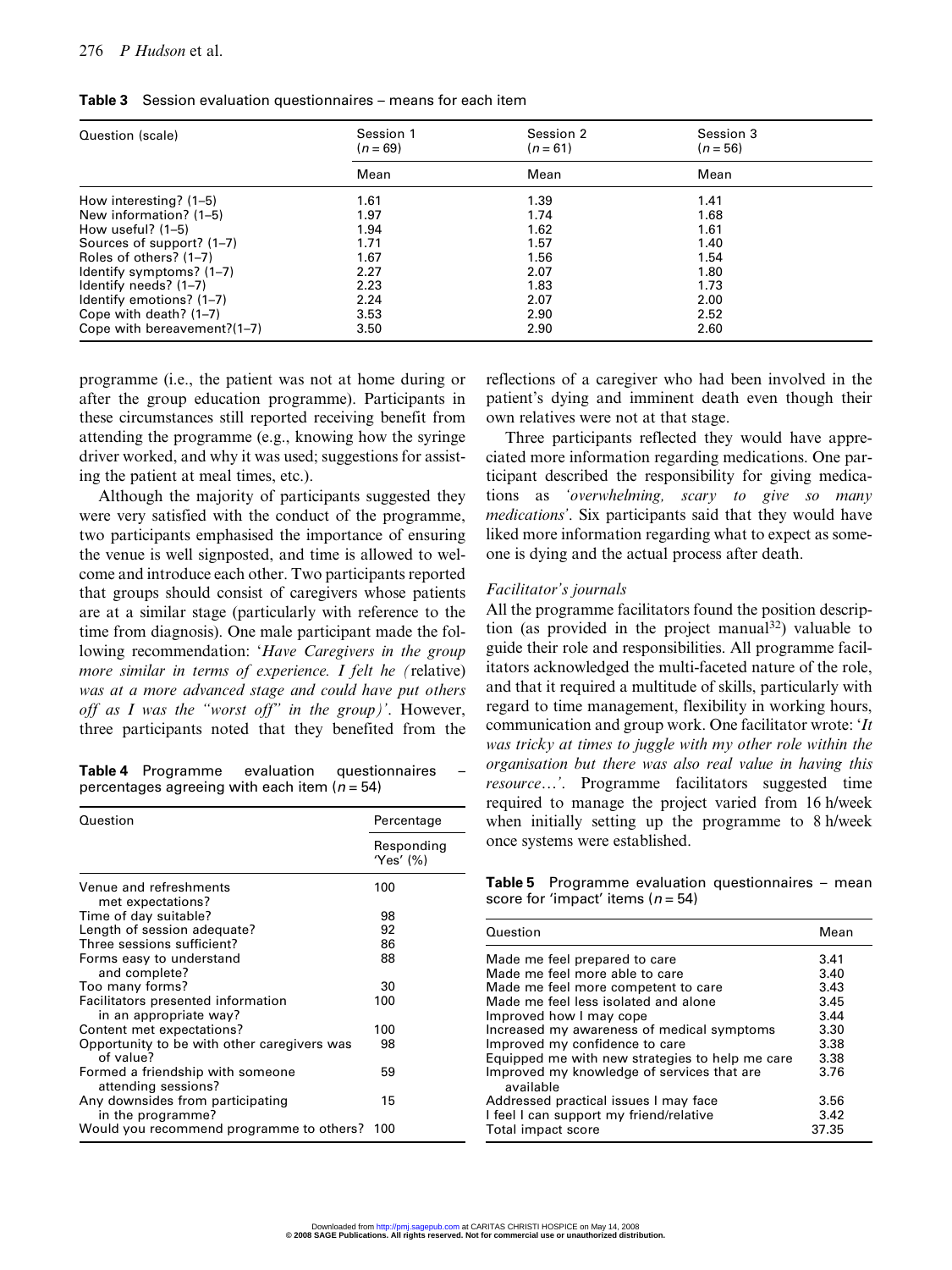| Measure          | Time 1 ( $n = 44$ ) |       | Time 2 $(n = 44)$ |       | Time $3(n = 44)$ |       | $\eta^2$ (sig.) |
|------------------|---------------------|-------|-------------------|-------|------------------|-------|-----------------|
|                  | Mean                | SD    | Mean              | SD    | Mean             | SD    |                 |
| Support-amt      | 6.82                | 1.53  | 6.73              | 1.48  | 6.95             | 1.89  | 0.02            |
| Support-SAT      | 28.58               | 8.62  | 28.93             | 9.05  | 25.88            | 10.49 | 0.06            |
| <b>PREP</b>      | 20.59               | 6.34  | 24.48             | 5.21  | 23.33            | 5.11  | $0.21***$       |
| <b>COMPET</b>    | 8.85                | 2.04  | 9.90              | 1.99  | 9.50             | 2.09  | $0.17**$        |
| <b>BAS</b>       | 16.52               | 5.58  | 16.23             | 6.70  | 22.93            | 7.61  | $0.33***$       |
| <b>REW</b>       | 23.11               | 11.04 | 26.00             | 10.05 | 25.41            | 11.41 | $0.09*$         |
| OOL              | 30.16               | 5.38  | 31.45             | 5.74  | 30.93            | 6.32  | 0.03            |
| Need information | 69.04               | 8.41  | 68.43             | 11.15 | 67.15            | 11.68 | 0.02            |
| Needs met        | 60.67               | 12.18 | 64.41             | 12.09 | 62.08            | 11.48 | $0.09*$         |

Table 6 Means and standard deviations for measures of adjustment for palliative care pre-intervention, postintervention and follow-up ( $n = 44$ )

 $*P < 0.05; *P < 0.01; **P < 0.001.$ 

All programme facilitators strongly emphasised the importance of taking the time to develop relationships and to communicate with both the respective organisations and nursing staff on clinical sites, ensuring they are correctly informed about the project, and would result in positive benefits for recruitment to project and general cooperation. Clinical site staff benefited from explanations as to their role and the purpose of the project.

With regard to recommendations to the programme, the facilitators all agreed that making time at the beginning of session 1 to allow for adequate introductions was very important and assisted in 'setting the tone for the programme'. All facilitators promoted a flexible presentation style for each session, tailoring the content to meet the needs of the participants, while ensuring the core content was covered. The inclusion of refreshments/meal provided opportunity for conversation between participants. Facilitators recommended increasing the minimum number of three participants to four for each programme. A minimum of three did not allow for the rate of participants who were not able to attend (primarily because of the deteriorating medical condition of their relative). Facilitators also highlighted the importance of providing a formal conclusion of the final session (session 3). Participants appreciated the opportunity to share personal details for ongoing contact beyond the life of the programme.

# **Discussion**

The overwhelming majority of family caregivers who attended the psycho-educational group education programme reported that the programme was applicable, useful and accessible. This finding supports Harding, et al.<sup>31</sup> earlier work in this area. The utility of the programme was also reinforced via feedback from the programme facilitators.

The second hypothesis that family caregivers who attend a group education programme will demonstrate increased levels of preparedness, competence, social support, rewards, optimism and less unmet needs and burden was partially supported. There were positive improvements in participants' levels of preparedness, competence, rewards and unmet needs.

The favourable improvements in several domains offer further support to the relevance of the transactional framework of caregiver stress and coping, which underpinned the intervention. Additionally, this study supports earlier work, which also demonstrated that psychoeducational type interventions could increase positive perceptions of the caregiver role.<sup>29</sup> This finding is important as these positive perceptions may well act as a buffer against negative psychological factors influencing caregivers' experience.

However, improvements in optimism, social support, and burden were not detected. Given that optimism is considered to be a reasonably stable construct, perhaps it was overly ambitious to expect an intervention effect. In hindsight, the instrument chosen to measure social support for this study may not have been the optimal fit for the purposes of this research. Furthermore, attempting to improve levels of social support may have been unrealistic for this intervention and may require specific targeted strategies. Similar reasoning might apply to caregiver burden. Increases in caregiver burden remind us that caring for a dying relative is usually very stressful, and no matter how much support is offered, it may not lessen the demanding nature of the role. Findings from Walsh's $43$ recent randomised control involving family caregivers demonstrates this.

Ensuring facilitators are skilled and experienced with group work was critical to the perceived success of the programmes. The delivery of the sessions was, therefore, enhanced by being provided in a safe and informal atmosphere, with capacity for the sessions to be guided by the needs of the participants while still ensuring the delivery of the key components of each session.

It appears that the programme could be readily incorporated into practice with minimal extra resources. Many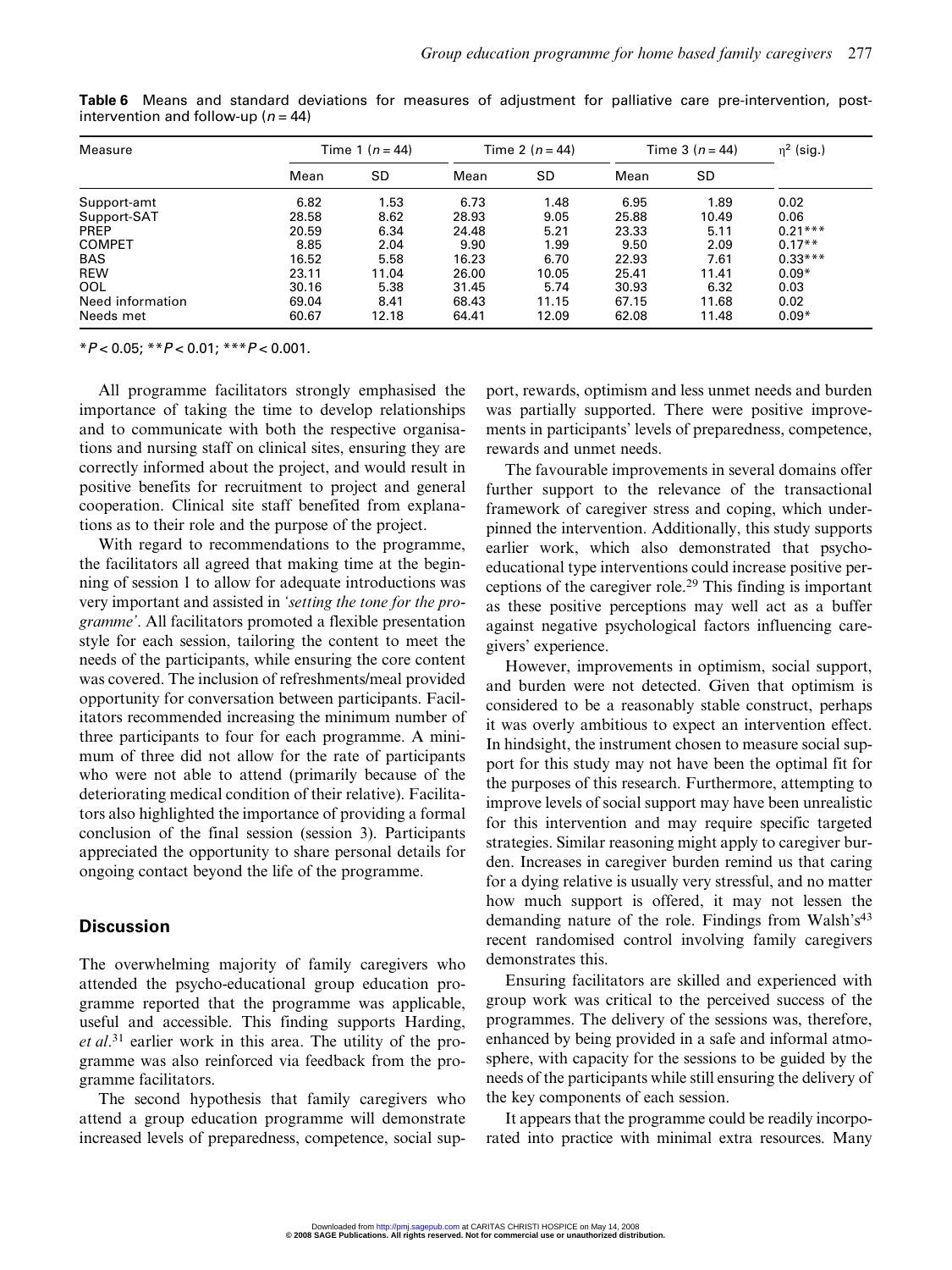specialist palliative care home-based services comprise multi-disciplinary staff, and as demonstrated in this study, suitably qualified programme facilitators were recruited from within the participating palliative care teams. From our evaluation, the approximate time commitment for the facilitator for each programme is 1 day/week for 5 weeks (from commencement of recruiting caregivers to completion of the programme).

For most caregivers, the experience of caring for a relative in the terminal phase of their illness is an unfamiliar one. The qualitative and quantitative results indicated that the group structure of the sessions provided participants with an opportunity to have their anxieties and experiences normalised and validated. The sharing of information assisted to demystify the role and to allow them to develop realistic expectations. The content allowed participants the opportunity to ask questions and acquire knowledge.

## Limitations

The absence of a control group is an important limitation. The moderate sample size coupled with poor take-up of Time 2 and 3 data collection is a significant shortcoming. An additional post-intervention data collection point would have been advantageous to test retention of the knowledge gained from the programme. It would have been helpful to have the same facilitator facilitating all the 12 groups. However, given the positive feedback, it may indicate the session structure and content is sufficiently robust to absorb individual facilitator differences that may impact upon people's experience. Nonetheless, independent observer assessments to ensure facilitators adhere to the intervention protocol is recommended.

The fact that caregivers were looking after people at different stages of terminal illness may have hindered some caregiver engagement. Caregivers who were non-English speaking were excluded from study because of limited resources for translation. A comprehensive cost/ benefit analysis was not undertaken. The courseevaluation surveys were developed by the research team specifically for this study and did not undergo rigorous psychometric testing.

Finally, testing of the intervention focused on caregiver perceptions. Knowledge and skills were not formally assessed.

#### Implications for practice and research

In addition to addressing the aforementioned limitations, future research studies might consider exploring other aspects related to the intervention. It would be useful to see how the programme impacts upon a family member's decision-making in relation to caring for their relative at home. For example, does improving caregivers preparedness, competence and unmet needs translate into increased or decreased resource utilisation and more or less home deaths?

Evaluating the intervention dose would be prudent. Might some caregivers only need one session rather than three? If so, how might this be determined? It would also be helpful to know if there were any indirect benefits for the patient. For example, were they now less concerned about their relative, knowing they had attended a programme aimed at helping them?

Given the interest from participants in resources related to specific areas including medications and the actual dying process, specific information packages could be developed to address these and other issues. Hence, consideration could be given to developing a range of resources, including multi-media, to complement the guidebook.

A key strength of this programme was the input of multi-disciplinary palliative care staff into the delivery of the education. It would be useful to ascertain how many referrals arose from the programme, and whether this may routinely be a useful mechanism for assessing caregiver needs.

The findings from this study and earlier work that comprised a one-on-one (nurse to caregiver) intervention<sup>29</sup> offers an enhanced evidence base to guide clinical practice. Although further testing and refinement is always useful, there are now psycho-educational programmes that can be implemented in practice that provide caregivers with a choice. That is, ideally, caregivers can elect to receive no care, usual care, one-on-one educational support or attend a group.

It is encouraging that other home-based caregiver studies are emerging such as those targeting reduction of patient symptoms,<sup>44</sup> and patient depression.<sup>45</sup> Additional recent studies have focused on reducing emotional distress in the carer<sup>43</sup> and increasing caregivers' comfort with their role.46 Ideally, in the near future, a suite of interventions can be made available not only to those family caregivers involved in home-based care but also to those family caregivers involved in inpatient and aged care settings. If this is achieved then family caregivers can have greater confidence that the care they receive will be based on their needs.

# Conclusion

The overwhelming majority of family caregivers of patients with advanced cancer consistently report a desire for information, resources and opportunity for discussion related to their caregiving role. The three-session caregiver education programme for home-based caregivers described in this study showed its effectiveness in meeting the informational needs of caregivers and enhanced their competence and preparedness for the role. Caregivers also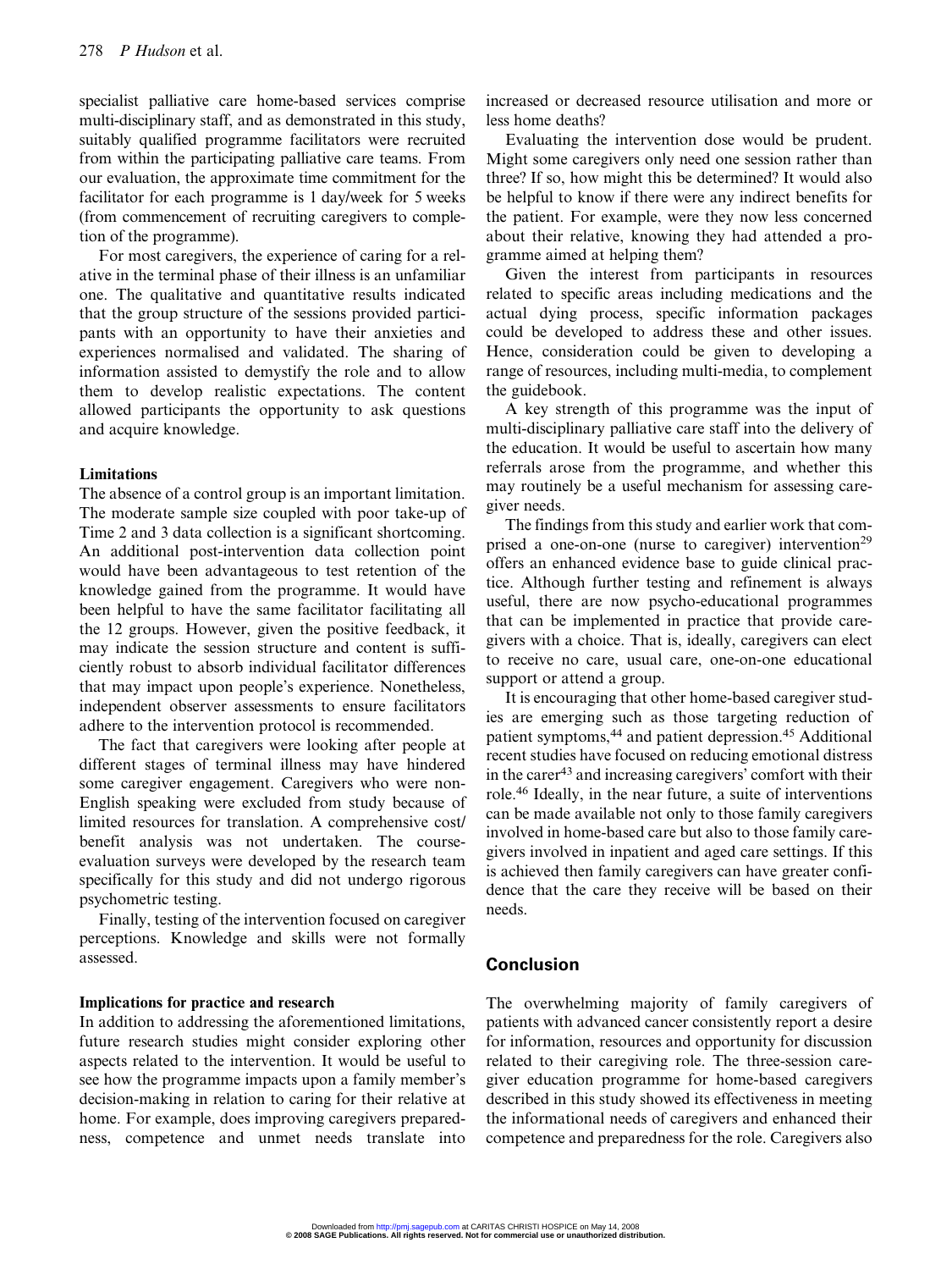reported increased positive feelings related to their role. Nonetheless, the programme would benefit from refinement and further evaluation with more participants.

# Acknowledgements

Funding sources: Department of Health and Ageing, Australia and Bethlehem Griffiths Research Foundation. Project officers, Research assistants and Education facilitators. Research affiliates. Dr D Brumley and Dr M Ashby. Clinical partners: South East Palliative Care, Calvary Health Care Bethlehem, Ballarat Hospice Care, South-West Health Care Warnambool, Barwon Health Geelong.

# **References**

- 1 World Health Organisation. National cancer control programmes: policies and managerial guidelines. 2nd ed. Geneva: WHO; 2002.
- 2 Kurtz, M, Kurtz, J, Given, C, Given, B. Relationship of caregiver reactions and depression to cancer patients' symptoms, functional states, and depression – a longitudinal view. Soc Sci Med 1995; 40: 837-846.
- 3 Ramirez, A, Addington-Hall, J, Richards, M. The carers. In: Fallon, M, O'Neill, B, (eds), ABC of palliative care. London: BMJ Books; 1998. p. 208–211.
- 4 Barg, F, Pasacreta, J, Nuamah, I, Robinson, K, Angeletti, K, Yasko, J, et al. A description of a psychoeducational intervention for family caregivers of cancer patients. J Fam Nurs 1998; 44: 394–413.
- 5 Rhodes, P, Shaw, S. Informal care and terminal illness. Health Soc Care Community 1999; 7: 39–50.
- 6 Adam, J. Discharge planning of terminally ill patients home from an acute hospital. *Int J Palliat Nurs* 2000; 6: 338–345.
- 7 Stajduhar, KI, Davies, B. Death at home: challenges for families and directions for the future. *J Palliat Care* 1998; 14: 8–14.
- 8 Hunt, R, Fazekas, B, Luke, C, Roder, D. Where do patients with cancer die in South Australia, 1990–1999: a population based review. Med J Aust 2001; 175: 526– 529.
- 9 Victorian Government Department of Human Services. Palliative Care Program policy and funding guidelines 2004–2005: Department of Human Services, Melbourne; 2004: 10.
- 10 Bucher, J, Houts, P, Nezu, C, Nezu, A. Improving problem-solving skills of family caregivers through group education. J Psychosoc Oncol 1999; 16: 73–84.
- 11 Grbich, C, Parker, D, Maddocks, I. Communication and information needs of care-givers of adult family members at diagnosis and during treatment of terminal cancer. Prog Palliat Care 2000; 8: 345–350.
- 12 Stajduhar, KI, Davies, B. Variations in and factors influencing family members' decisions for palliative home care. Palliat Med 2005; 19: 21–32.
- 13 Kristjanson, L, Aoun, S. Palliative care for families: remembering the hidden patients. Can J Psychiatry 2004; 49: 359–365.
- 14 Dawson, S, Kristjanson, L. Mapping the journey: the family carers' perceptions of issues related to end-stage care of individuals with muscular dystrophy or motor neurone disease. J Palliat Care 2003; 19: 36–42.
- 15 Hudson, PL, Aranda, S, Kristjanson, LJ. Meeting the supportive needs of family caregivers in palliative care: challenges for health professionals. J Palliat Med 2004; 7: 19–25.
- 16 Blanchard, C, Toseland, R, McCallion, P. The effects of a problem-solving intervention with spouses of cancer patients. J Psychosoc Oncol 1996; 14: 1–21.
- 17 Pasacreta, J, Barg, F, Nuamah, I, McCorkle, R. Participant characteristics before and 4 months after attendance at a family caregiver cancer education program. Cancer Nurs 2000; 23: 295–303.
- 18 Hudson, P. A critical review of supportive interventions for family caregivers of patients with palliative-stage cancer. J Psychosoc Oncol 2004; 22: 77–92.
- 19 Girgis, A, Johnson, C, Currow, D, Waller, A, Kristjanson, LJ, Mitchell, G, et al. Palliative care needs assessment guidelines. Newcastle: The Centre for Health Research & Psycho-oncology; 2006.
- 20 Milberg, A, Rydstrand, K, Helander, L, Friedrichsen, M. Participants' experiences of a support group intervention for family members during ongoing palliative home care. J Palliat Care 2005; 21: 277–284.
- 21 Harding, R, Higginson, I. What is the best way to help caregivers in cancer and palliative care? A systematic literature review of interventions and their effectiveness. Palliat Med 2003; 17: 63–74.
- 22 McMillan, SC. Interventions to facilitate family caregiving at the end of life. J Palliat Med 2005; 8: S132–S139.
- 23 Kristjanson, L, Aranda, S, Spry, N, Oldham, L, Hudson, P. A randomised clinical trial to test a pain education program for patients with cancer and their family carers. Project report for the National and Medical Research Council; 2006.
- 24 National Health and Medical Research Council. Clinical practice guidelines for the psychosocial care of adults with cancer. National Breast Cancer Centre, Camperdown, New South Wales; 2003.
- 25 Firth, P. Groupwork in palliative care. In: Firth, P, Luff, G, Oliver, DP, (eds), Loss, change and bereavement in palliative care; 2005. p. 167–184.
- 26 Harding, R. Carers: current research and developments. In: Firth, P, Luff, G, Oliviere, D, (eds), Facing death: loss, change and bereavement in palliative care. 1st ed. Open University Press, Berkshire; 2005. p. 150–166.
- 27 Lazarus, R, Folkman, S. Stress, appraisal, and coping. New York: Springer Publishing Co; 1984.
- 28 Hudson, P. A conceptual model and key variables for guiding supportive interventions for family caregivers of people receiving palliative care. Palliat Support Care 2003; 1: 353–365.
- 29 Hudson, PL, Aranda, S, Hayman-White, K. A psychoeducational intervention for family caregivers of patients